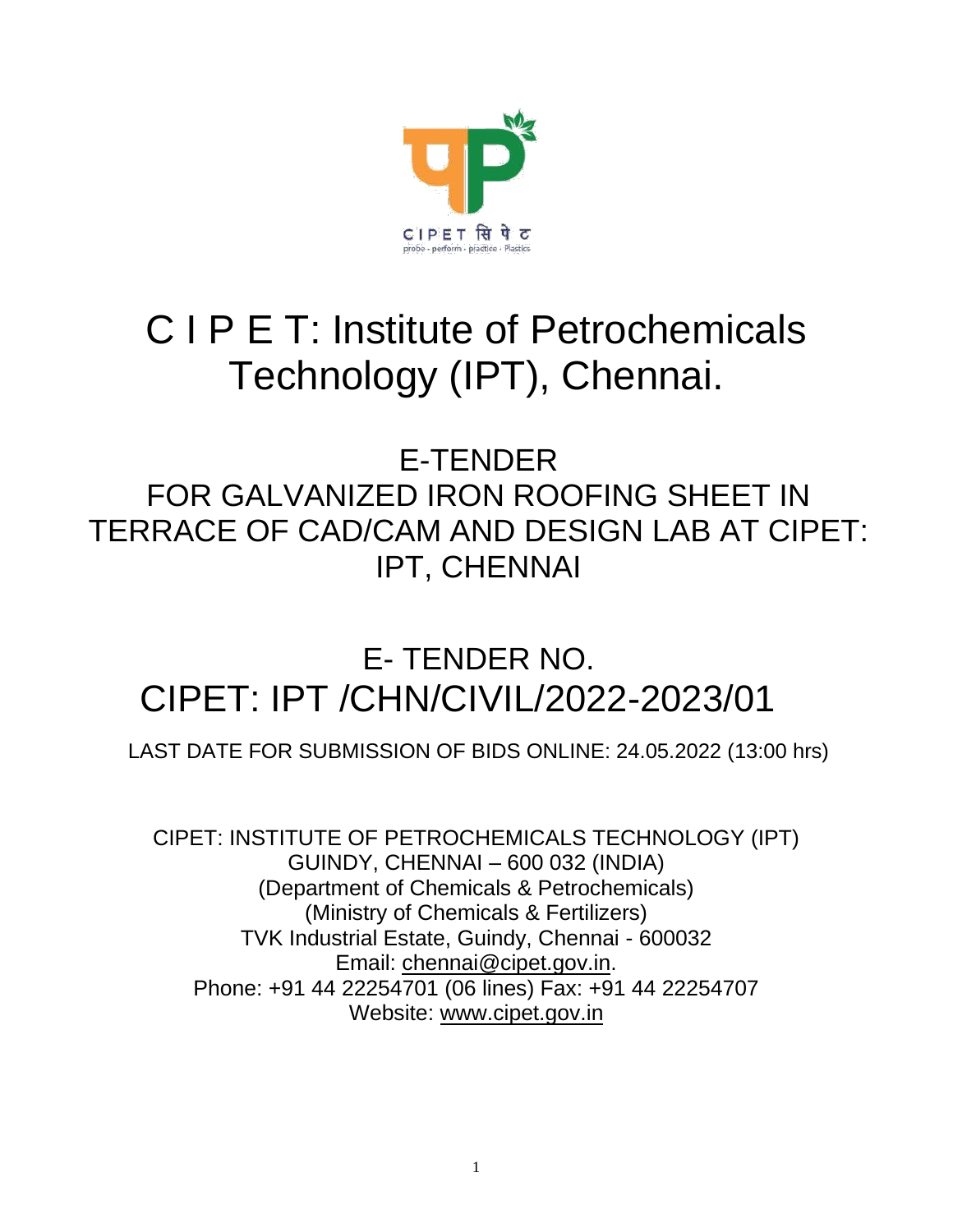

CIPET: Institute of Petrochemicals Technology (IPT) (Dept. of Chemicals & Petrochemicals Ministry of Chemicals & Fertilizers, Govt. of India) TVS Indusrial Estate, Guindy, Chennai- 600032

#### CIPET: IPT/CHN/Civil/2021-22/01 Dated: 11.05.2022

E-tender, (two bid system – technical and financial) is invited from reputed contractors/ service providers for G.I Roofing sheet at CIPET: IPT Chennai, as detailed below:

| SI.<br><b>No</b> | Description of work                                                                                                   | <b>Estimated</b><br>Cost<br>(in Rs.)    | Time<br>allowed for<br>completion<br>of work | <b>EMD</b><br>(Rs.) | Cost of Tender forms<br>(in Rs.) |                           |
|------------------|-----------------------------------------------------------------------------------------------------------------------|-----------------------------------------|----------------------------------------------|---------------------|----------------------------------|---------------------------|
|                  |                                                                                                                       |                                         |                                              |                     | <b>Tender</b><br>Cost            | Online<br>Processing fees |
|                  | Tender documents for<br>Galvanized iron Roofing<br>terrace<br>sheet<br><i>in</i><br>- of<br>CAD/CAM and Design<br>Lab | Rs.<br>9,50,000<br>lakhs+<br><b>GST</b> | 30 Days                                      | Rs.<br>19,000       | Nil                              | As per e-tender<br>portal |

- 1. The complete Tender documents are available in our e-tender website www.tenderwizard.com/cipet and it can be downloaded from 11.05.2022 to 24.05.2022.
- 2. Interested and eligible bidders may view and download details of the e-tender documents from CIPET: IPT's e-tender portal [www.tenderwizard.com/cipet o](http://www.tenderwizard.com/cipet)r [www.cipet.gov.in. A](http://www.cipet.gov.in./)ll bids must be submitted through online portal [www.tenderwizard.com/cipet. T](http://www.tenderwizard.com/cipet.)he bidders are also requested to submit a hard copy of the online technical bid duly sealed and signed to the Principal Director & Head, CIPET:IPT: Chennai, Guindy, Chennai-600032 on or before 24.05.2022, 13.00 Hrs.
- *3.* The Tenderers have to digitally sign on their bids before submitting the bids online thus the tenderers are requested to obtain Digital Certificates, accordingly.
- 4. Tenderer who qualifies the technical bid will only be considered for opening of Financial Bid. CIPET: IPT, Chennai reserves the right to reject any or all the tenders received without assigning any reason(s) thereof.

Document to be uploaded: (as mentioned in Essential documents for Bid-1)

Scanned copies of the following shall be uploaded online and print outs of the online submitted documents to be sent to CIPET: IPT, Chennai on or before 24.05.2022, 13.00 hours.

Documents to be uploaded online:

(as mentioned in "Essential documents for the Bid-I")

- 1. Copy of PAN card and GST Registration Certificate.
- 2. Specification of materials
- 3. Experience Certificate (exempted for the vendors registered with MSME).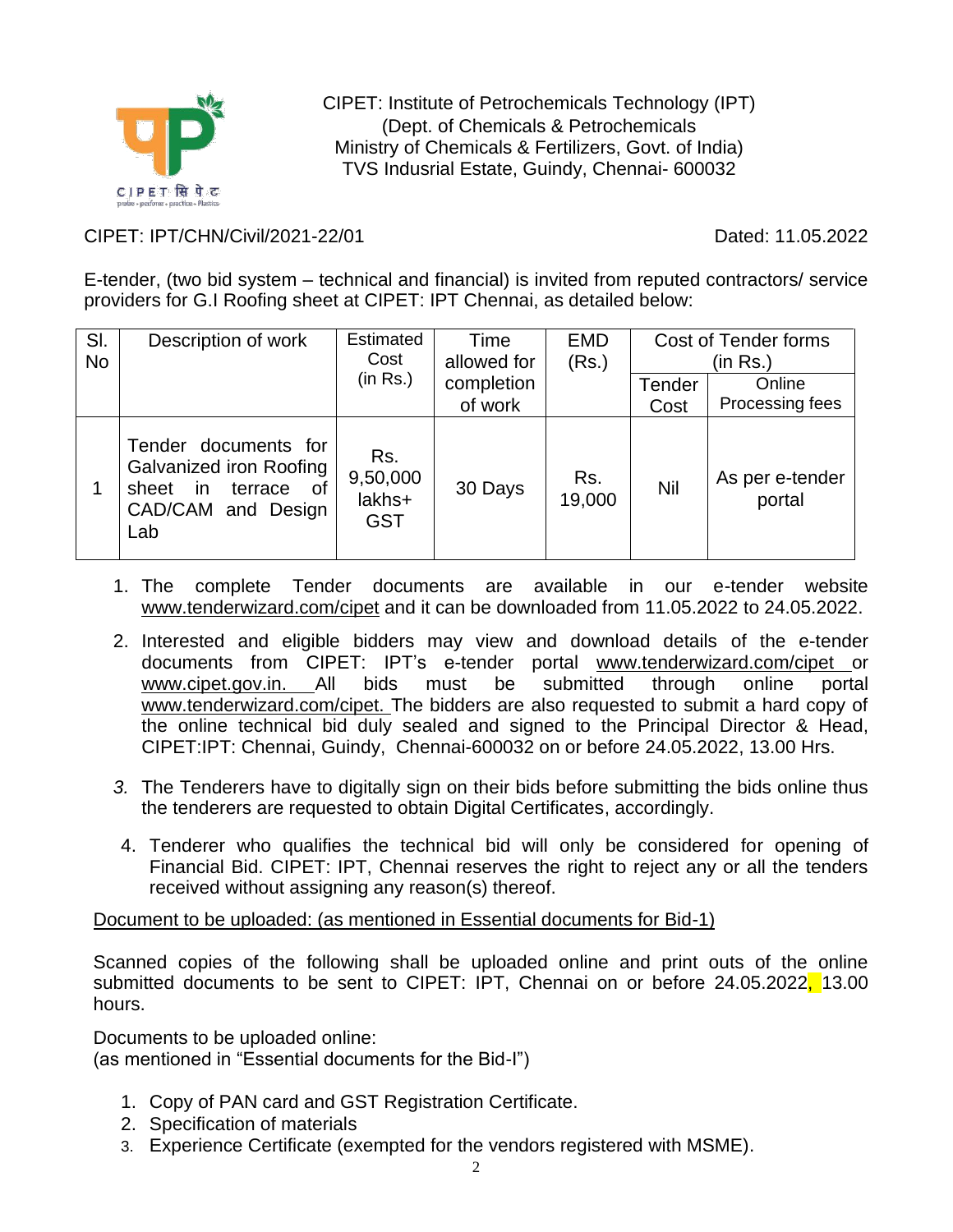Online Tender Schedule:

Advertisement Released on : 11.05.2022 (Dinamani). Last date for online submission : 24.05.2022, 13.00 hours Technical Bid opening on : 24.05.2022, 15.00 hours Financial Bid shall be opened after the evaluation of technical bid.

Please contact the following person in case of any technical support during the submission of Tender online:

| <b>Contact Person</b>                                              | Telephone/E-mail                                  | <b>Remarks</b>                                                            |  |  |
|--------------------------------------------------------------------|---------------------------------------------------|---------------------------------------------------------------------------|--|--|
| Local Representative of<br><b>KEONICS (Chennai):</b><br>Mr. Madhan | Mobile: 9941947400 E-mail:<br>madhans19@gmail.com | Vendor registration/ DSC/any<br>other issue regarding e-Tender<br>process |  |  |

### BILL OF QUANTITIES

#### SUMMARY OF ROOFING SHEET WORK IN DESIGN AND CAD/CAM

| S. No. | <b>Description</b>                                                                                                                                                                                                                                                                                         | Unit | $Q$ ty | Rate | Amount<br>in INR |
|--------|------------------------------------------------------------------------------------------------------------------------------------------------------------------------------------------------------------------------------------------------------------------------------------------------------------|------|--------|------|------------------|
|        | Design Lab:<br>Supply, fabrication and fixing of Galvanized iron<br>Roofing sheet of 0.47 gauge with horizontal Mild<br>steel runner supports of size 50mm x 50mm (16<br>gauge) and purlin 40mm x 40mm (16 gauge)<br>and Rain water gutter on two opposite sides<br>$13.5m \times 25.12m = 340$ SQM        | SQM  | 340    |      |                  |
| 2      | <b>CAD/CAM Centre:</b><br>Supply, fabrication and fixing of Galvanized iron<br>Roofing sheet of 0.47 gauge with horizontal Mild<br>steel runner supports of size 50mm x 50mm<br>(16 gauge) and purlin 40mm x 40mm<br>(16 gauge) and Rain water gutter on two<br>opposite sides<br>17.5 m x $25m = 437$ SQM | SQM  | 437    |      |                  |

#### MINIMUM ELIGIBILITY CRITERIA:

#### **(a) Experience:**

The tenderer should have successfully completed similar works in any State/Central Government or Private organizations of repute as mentioned below during the last 3 years.

- 1) Three similar completed works costing not less than the amount equal to 40% of the estimated cost; or
- 2) Two similar completed works costing not less than the amount equal to 50% of the estimated cost; or
- 3) One similar completed works costing not less than the amount equal to 80% of the estimated cost; or
- 4) Tenderer registered with MSME are exempted for experience and turnover.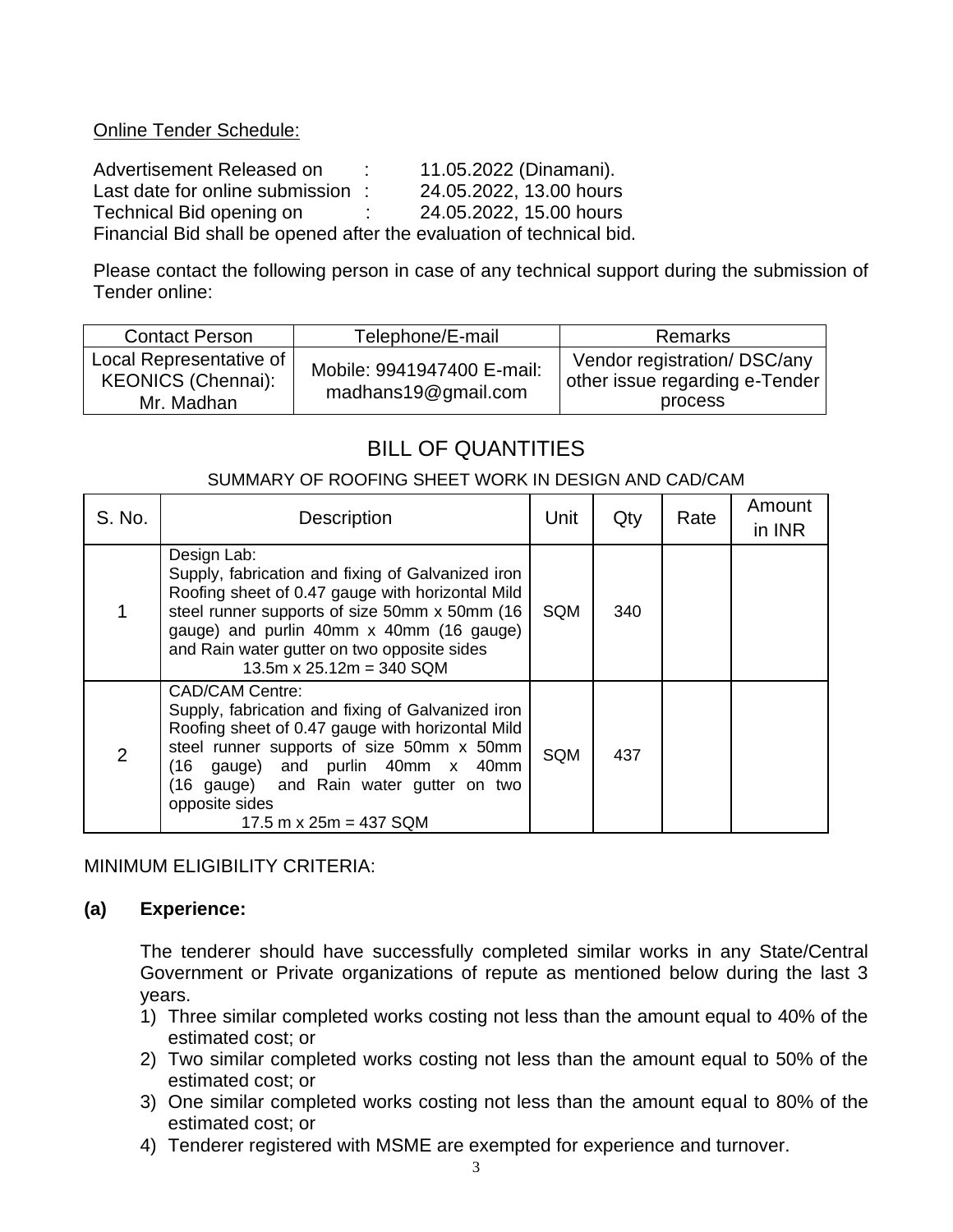#### **(b) Capability for execution:**

The bidder should have skilled labour and other required machinery/tools etc and depute a Site Engineer till completion of works.

#### **(c) Time for Completion of work:**

The work is to be completed within a period of 30 days from the date of award of the contract.

#### **GENERAL TERMS & CONDITIONS:**

#### 1) **One Bid per Bidder:**

Each bidder shall submit only one bid. A bidder, who submits more than one Bid will liable to be cancelled without assigning any reason thereof.

#### 2) **Rates:**

The rates quoted by the Contractor are firm and fixed for the entire duration of the Contract. CIPET: IPT reserves the right to remove or alter any item from the Scope of work. Execution of extra items, if any, should be done with prior approval of CIPET: IPT and the rate for the same shall be derived and paid as per the tender conditions. No Escalation whatsoever will be permissible on any account.

#### 3) **Taxes:**

Goods and Service Taxes are applicable as per the prevailing rate. If the Taxes are revised, the Contractee will not be responsible for any tax revision.

#### 4) **Material:**

All material; workmanship, execution, method of testing etc., shall comply with relevant current codes and as quoted in the tender. Necessary stage inspection approvals and final inspection approvals are to be obtained from CIPET: IPT periodically for the items supplied by the Contractor, and quantity as listed in the Contract will be documented for inspection. Contractor should make arrangements for all supporting materials including scaffoldings, ladder etc. Contractor should submit the sample Tiles for approval.

#### 5) **Terms of Payment:**

Final payment will be made only after Certification of completion by CIPET: IPT Engineer in charge. No advance payments (i.e. Mobilization advance) will be paid before the execution of works.